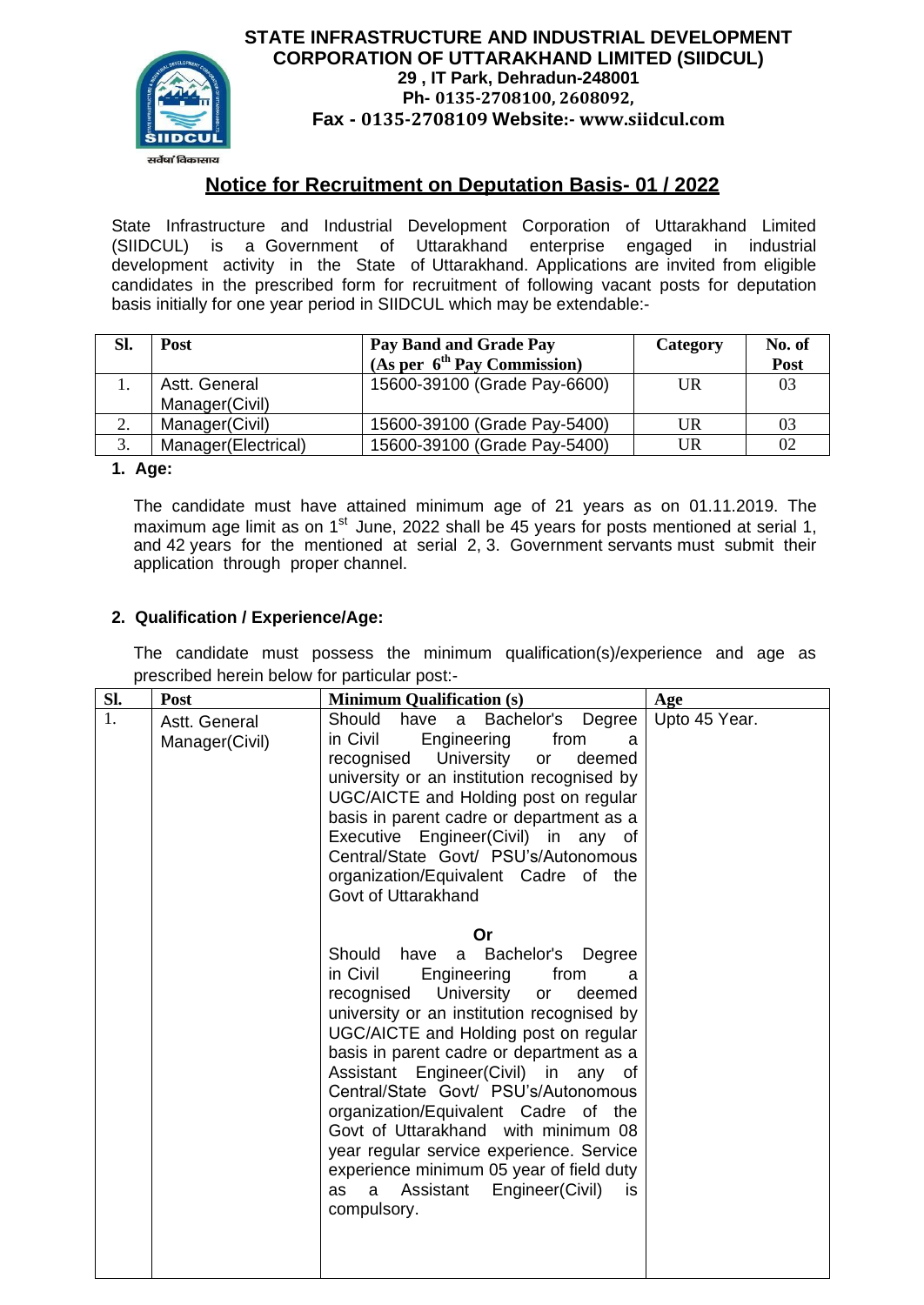| 2. | Manager(Civil)   | Should<br>Bachelor's Degree<br>have a<br>in Civil<br>Engineering<br>from<br>a<br>University<br>recognised<br>deemed<br>or<br>university or an institution recognised by<br>UGC/AICTE and Holding post on regular<br>basis in parent cadre or department as a<br>Assistant Engineer(Civil) in<br>any<br>0f<br>Central/State Govt/ PSU's/Autonomous<br>organization/Equivalent Cadre of the<br>Govt of Uttarakhand with minimum 05<br>year regular service experience. Service<br>experience minimum 02 year of field duty<br>Assistant Engineer(Civil)<br>as<br>a<br>is<br>compulsory.<br>Or | Upto 42 year. |
|----|------------------|---------------------------------------------------------------------------------------------------------------------------------------------------------------------------------------------------------------------------------------------------------------------------------------------------------------------------------------------------------------------------------------------------------------------------------------------------------------------------------------------------------------------------------------------------------------------------------------------|---------------|
|    |                  | Should<br>Bachelor's<br>have a<br>Degree<br>Engineering<br>from<br>in Electrical<br>a recognised University or<br>deemed<br>university or an institution recognised by<br>UGC/AICTE and Holding post on regular<br>basis in parent cadre or department as a<br>Junior Engineer(Electrical) in any of<br>Central/State<br>Govt/PSU's/Autonomous<br>organization/Equivalent Cadre of the<br>Govt of Uttarakhand with minimum 05<br>year regular service. Service experience<br>minimum 05 year of field duty as a Junior<br>Engineer(Electrical) is compulsory.                               |               |
| 3. | Manager (Elect.) | Should have a Bachelor's<br>Degree<br>in Electrical<br>Engineering<br>from<br>University or<br>a recognised<br>deemed<br>university or an institution recognised by<br>UGC/AICTE and Holding post on regular<br>basis in parent cadre or department as a<br>Assistant Engineer(Electrical) in any of<br>Central/State<br>Govt/PSU's/Autonomous<br>organization/Equivalent Cadre of the<br>Govt of Uttarakhand with minimum 02<br>year regular service experience. Service<br>experience minimum 02 year of field duty<br>as a Assistant Engineer(Electrical) is<br>compulsory.              | Upto 42 Year  |
|    |                  | Or<br>Should<br>a Bachelor's<br>have<br>Degree<br>in Electrical<br>Engineering<br>from<br>University or<br>a recognised<br>deemed<br>university or an institution recognised by<br>UGC/AICTE and Holding post on regular<br>basis in parent cadre or department as a<br>Junior Engineer(Electrical) in any of<br>Central/State Govt/PSU's/Autonomous<br>organization/Equivalent Cadre of the<br>Govt of Uttarakhand with minimum 05                                                                                                                                                         |               |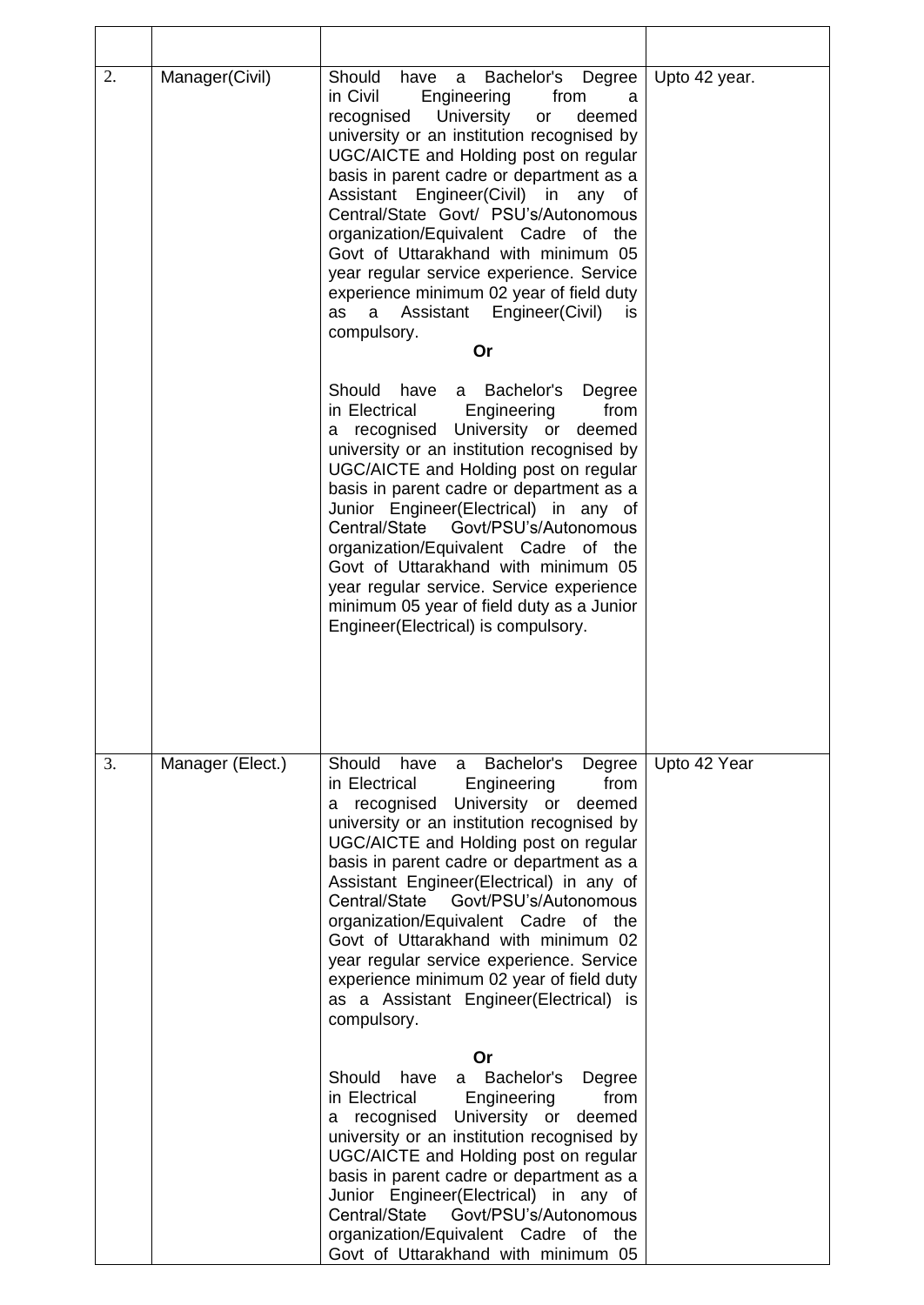| year regular service. Service experience<br>minimum 05 year of field duty as a Junior<br>Engineer (Electrical) is compulsory. |  |
|-------------------------------------------------------------------------------------------------------------------------------|--|
|                                                                                                                               |  |

### **3. Selection Procedure:**

Selection for the post of Assistant General Manager (Civil), Assistant General Manager (Electrical), Manager (Civil) and Manager (Electrical) shall be done on the basis of interview from the shortlisted eligible candidates.

# **4. General Instructions:**

- 4.1 A hand on working experience in a computerized environment is essential.
- 4.2 The candidate must possess fair knowledge of usages of spoken and written Hindi and English.
- 4.3 All the qualifications should have been obtained from some recognized Institution/Board/University otherwise it would not be considered.
- 4.4 No person shall be recruited unless he/ she is in good mental and bodily health and free from any physical defect likely to interfere with the efficient performance of official duties. Before a candidate is finally approved for appointment he/ she shall be required to produce a medical certificate of physical fitness.
- 4.5 A male candidate who has more than one wife living or a female candidate who has married a person already having a wife living shall not be eligible for the recruitment.
- 4.6 Applicant who is claiming to be from a or related to any specific category must submit the relevant certificate to this effect in the prescribed format issued by the competent officer/authority of the Uttarakhand State along with the application form otherwise he or she would be considered as a candidate from general category and no application subsequently submitted for change in category shall be entertained.
- 4.7 Just because applicant fulfils the eligibility criteria may not be sufficient for being called for written test and/or interview. In case the number of applicants is high applicants may be shortlisted based on qualifications and experience etc. of the individual applicant and keeping in mind the number of posts to be filled.
- 4.8 Condition regarding upper age limit may be relaxed in case of eligible departmental candidates.
- 4.9 Unless otherwise mentioned elsewhere applicants called for interview shall have to bear travel expenses and other expenses for appearing in written test and/or interview themselves and shall not be reimbursable.
- 4.10 Any legal proceeding for any dispute or claim regarding this advertisement and/or regarding application(s) received on the basis of this advertisement can only be initiated in a court /tribunal /forum situated in Dehradun and having jurisdiction over the matter.
- 4.11 Applicant found indulging in any sort of lobbying or attempting to take any undue advantage of whatsoever manner shall be considered ineligible for recruitment.
- 4.12 For one post applic**a**nt shall submit only one application. In case where applicant submits more than one application for one and same post all his applications may be considered as ineligible.
- 4.13 Application found incomplete, wrongly filled, in any way giving confusion or unsigned or received late may not be considered.
- 4.14 If due to incomplete/wrong/unclear present address or e-mail address submitted by the applicant any information is not received by the applicant, SIIDCUL shall not be responsible for that.
- 4.15 Only those applications which have been received in prescribed manner and form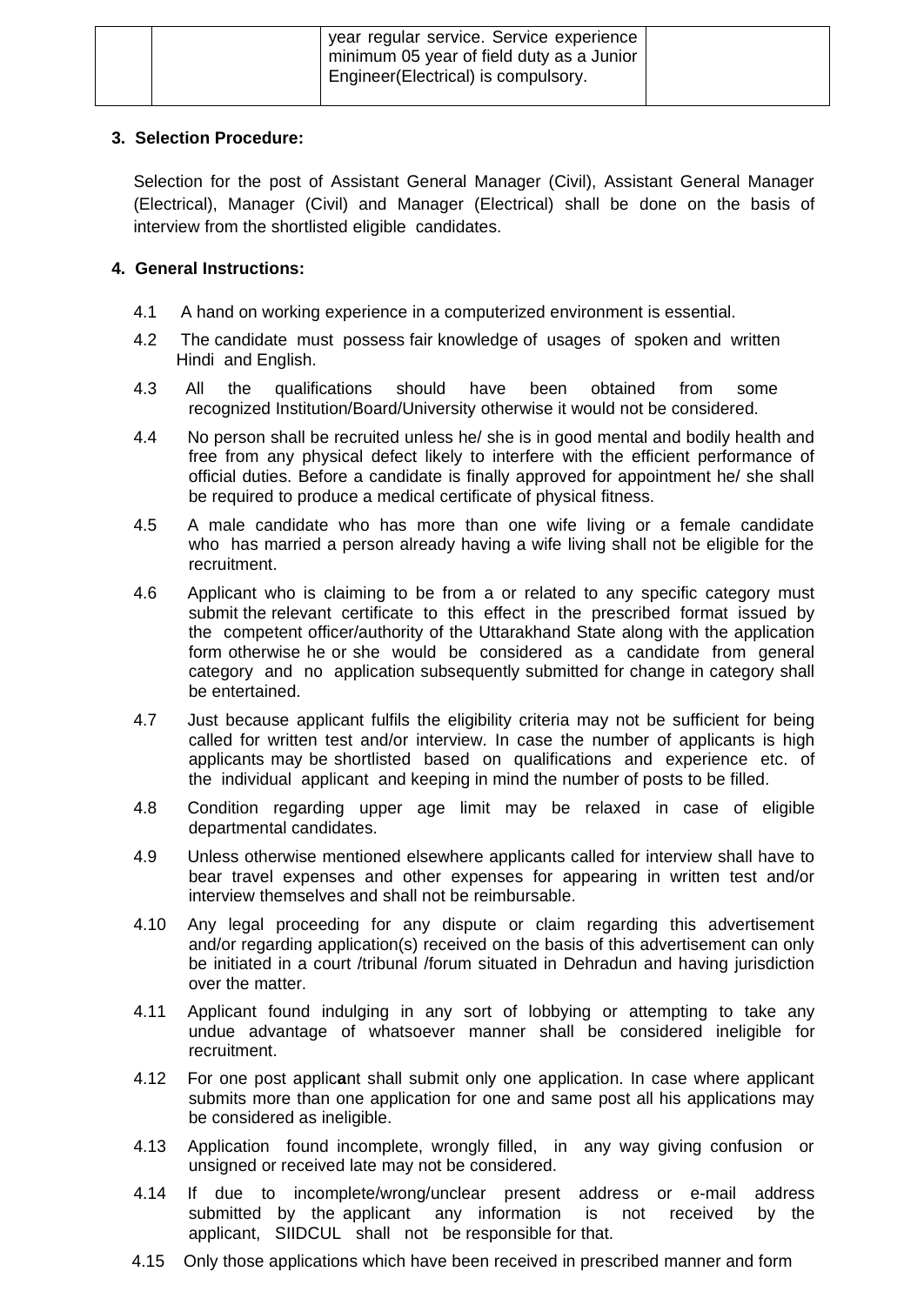shall be considered.

- 4.16 SIIDCUL shall not be responsible for not considering any application received late or those lost in transit.
- 4.17 Application by Government servant should be forwarded only through proper channel. Along with application a certificate to the effect that no disciplinary proceeding or vigilance matter is pending against the applicant shall be submitted. Where for some reason application could not be forwarded through proper channel at the time of applying, at the time of interview "No Objection Certificate of the Department" shall have to be submitted by the applicant.
- 4.18 SIIDCUL shall always have the right to cancel the recruitment process completely or partially at any time or stage without assigning any reason.

#### **5. Form and Mode of Application:-**

- 5.1 Applications will be entertained only on prescribed form, which may be downloaded from the website **[\(www.siidcul,com\)](http://www.siidcul/)** of the company.
- 5.2 **A printout (hard copy) of the application submitted online would also**  mandatorily have to be submitted duly signed along with **copies of testimonials of academic qualifications, experience etc. In case the printout (hard copy) is not received within the due date and time such online application would not be considered as valid.**

#### 5.3 **In case of difficulty in submitting application online, the applicant may also submit the application in the prescribed format by speed post or registered post or personally by hand.**

- 5.4 The selection of the candidates will be provisional till they submit their original documents in proof of their qualification, experience etc. for verification.
- 5.5 The last date for submission of duly completed application before the **Managing Director, State Infrastructure and Industrial Development Corporation of Uttarakhand Limited (SIIDCUL), 29, IIE Sahastradhara Road (IT Park), Dehradun-248001 is 25 May 2022 by 4.30 P.M.** Applications received after the last date shall be rejected summarily. The envelope containing application should be superscripted, **"Application for Recruitment on Deputation basis (Name of Post) – 01/2022"**.
- **6.** Applicants who would be called for interview shall be intimated about the date, time and place of written test and/or interview by post and/or e-mail as per the address/e-mail given in the application. Therefore please ensure that address and e-mail given in the application is complete and valid.

**Managing Director SIIDCUL**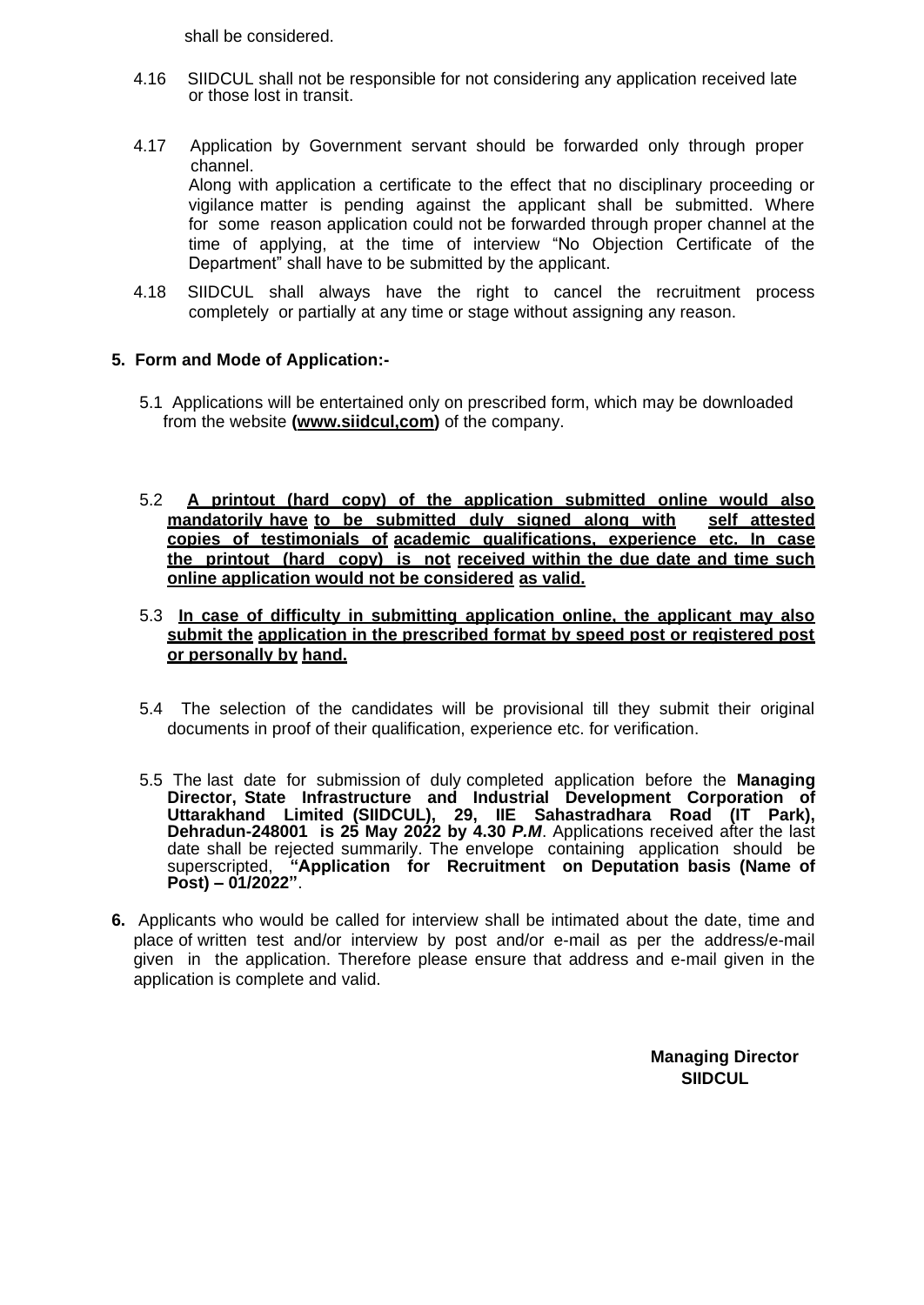# **APPLICATION FOR THE POST OF ………………………………………**

|        | Name:                                                                                        |                                                 |    |                                                                                                                              |                                        |
|--------|----------------------------------------------------------------------------------------------|-------------------------------------------------|----|------------------------------------------------------------------------------------------------------------------------------|----------------------------------------|
| 2<br>3 | <b>Father's Name:</b><br><b>Address for</b><br>correspondence:                               |                                                 |    |                                                                                                                              | Recent Photograph to<br>be pasted here |
|        |                                                                                              |                                                 |    |                                                                                                                              |                                        |
| 4      |                                                                                              |                                                 |    |                                                                                                                              |                                        |
| 5      |                                                                                              | Date of Birth: (As per High School certificate) | 6  | Age as on 01.05.2022:                                                                                                        |                                        |
|        | DD/MM/YEAR                                                                                   |                                                 |    | YearMonth Days                                                                                                               |                                        |
| 7      | Gender: (Male / Female)                                                                      |                                                 | 8  |                                                                                                                              |                                        |
| 9      | Mention your category:<br>i.e. S.C./S.T./O.B.C. and enclose copy of relevant<br>certificate. |                                                 | 10 | (a) Marital Status:                                                                                                          |                                        |
|        |                                                                                              |                                                 |    | (b) If married, state whether you have<br>more than one wife living/ or married to a<br>person already having a wife living: |                                        |

# **11. Particulars of Educational Qualifications from High School onward:**

| Name of<br>Examination | Name of Board/<br>University/Institution | Subjects | Year | Percentage of<br>Marks and Grade<br>or Division |
|------------------------|------------------------------------------|----------|------|-------------------------------------------------|
|                        |                                          |          |      |                                                 |
|                        |                                          |          |      |                                                 |
|                        |                                          |          |      |                                                 |
|                        |                                          |          |      |                                                 |
|                        |                                          |          |      |                                                 |

# **12. Particulars of Experience:-**

| Name of Employer | Name of post<br>held | $From - To$<br>(Mention Period of Service) | Pay Scale / Last<br>Pay Drawn |
|------------------|----------------------|--------------------------------------------|-------------------------------|
|                  |                      |                                            |                               |
|                  |                      |                                            |                               |
|                  |                      |                                            |                               |
|                  |                      |                                            |                               |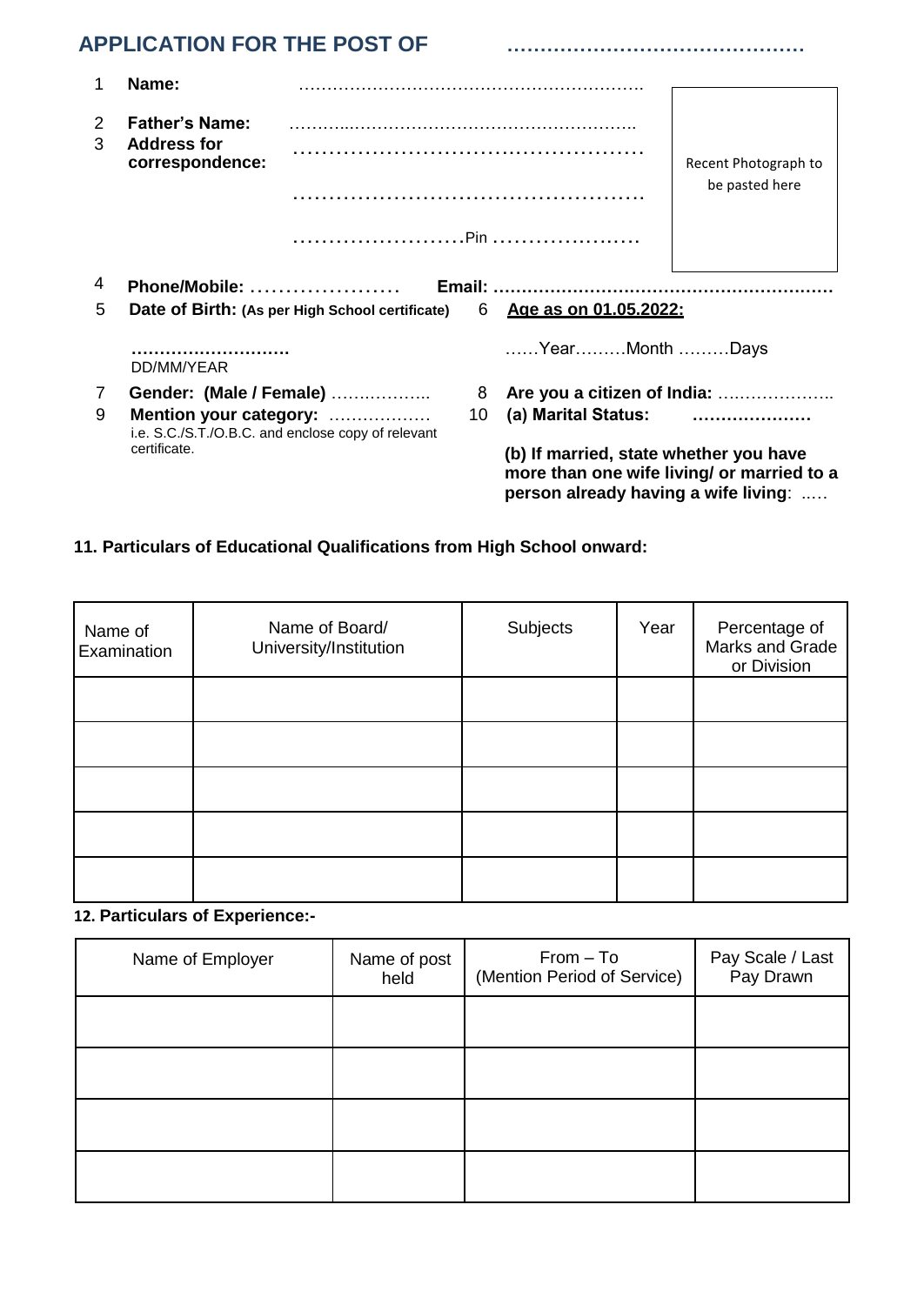#### **Declaration by the Candidate**

I hereby declare that all the details given above are true to my knowledge and belief and in case any detail is found false, my candidature may be cancelled and I also declare that even after my appointment if anything is found false, then also my services may be terminated.

Date:

Place: **Signature of the Candidate**